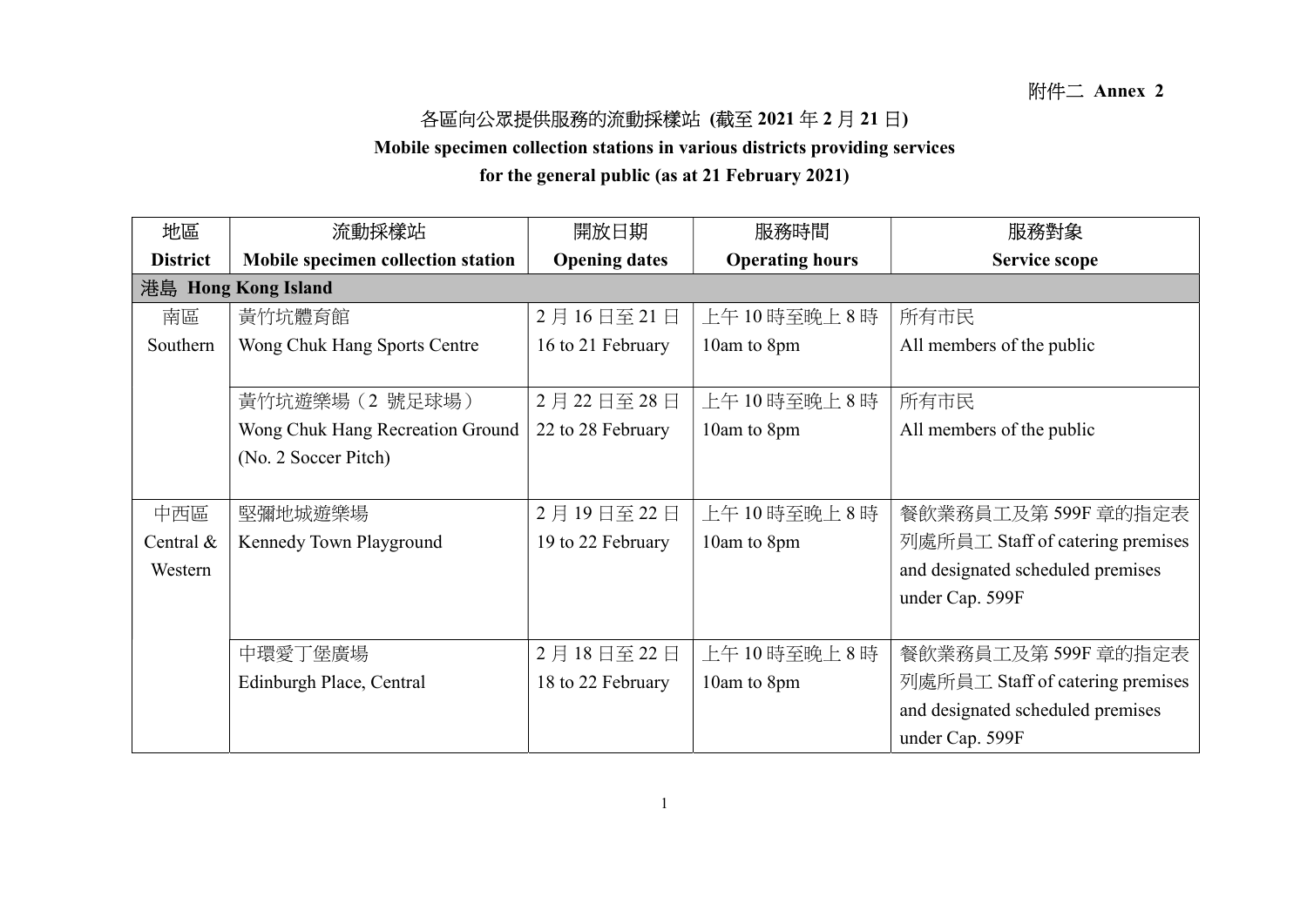| 灣仔         | 修頓遊樂場(軒尼詩道與盧押道交                    | 2月18日至22日         | 上午10時至晚上8時  | 餐飲業務員工及第599F 章的指定表                |
|------------|------------------------------------|-------------------|-------------|-----------------------------------|
| Wan Chai   | 界)                                 | 18 to 22 February | 10am to 8pm | 列處所員工 Staff of catering premises  |
|            | Southorn Playground (Junction of   |                   |             | and designated scheduled premises |
|            | Hennessy Road and Luard Road)      |                   |             | under Cap. 599F                   |
|            |                                    |                   |             |                                   |
| 東區         | 北角渣華道 123號                         | 2月21日             | 上午10時至晚上8時  | 須接受強制檢測的當區居民及工作                   |
| Eastern    | 北角社區會堂禮堂                           | 21 February       | 10am to 8pm | 人員 Local residents and workers    |
|            | Multi-Purpose Hall at North Point  |                   |             | subject to compulsory testing     |
|            | Community Hall, 123 Java Road,     |                   |             |                                   |
|            | North Point                        |                   |             |                                   |
|            |                                    |                   |             |                                   |
| 九龍 Kowloon |                                    |                   |             |                                   |
| 觀塘         | 觀塘翠屏道6號                            | 2月18日至21日         | 上午10時至晚上8時  | 餐飲業務員工及第599F 章的指定表                |
| Kwun       | 觀塘遊樂場                              | 18 to 21 February | 10am to 8pm | 列處所員工 Staff of catering premises  |
| Tong       | Kwun Tong Recreation Ground,       |                   |             | and designated scheduled premises |
|            | No.6, Tsui Ping Road, Kwun Tong    |                   |             | under Cap. 599F                   |
|            |                                    |                   |             |                                   |
|            | 秀茂坪(南)邨秀好樓對出籃球場                    | 2月21日             | 下午2時至晚上8時   | 須接受強制檢測的當區居民及工作                   |
|            | Basketball Court outside Sau Ho    | 21 February       | 2pm to 8pm  | 人員 Local residents and workers    |
|            | House, Sau Mau Ping (South) Estate |                   |             | subject to compulsory testing     |
|            |                                    | 2月22日             | 上午10時至晚上8時  |                                   |
|            |                                    | 22 February       | 10am to 8pm |                                   |
|            |                                    |                   |             |                                   |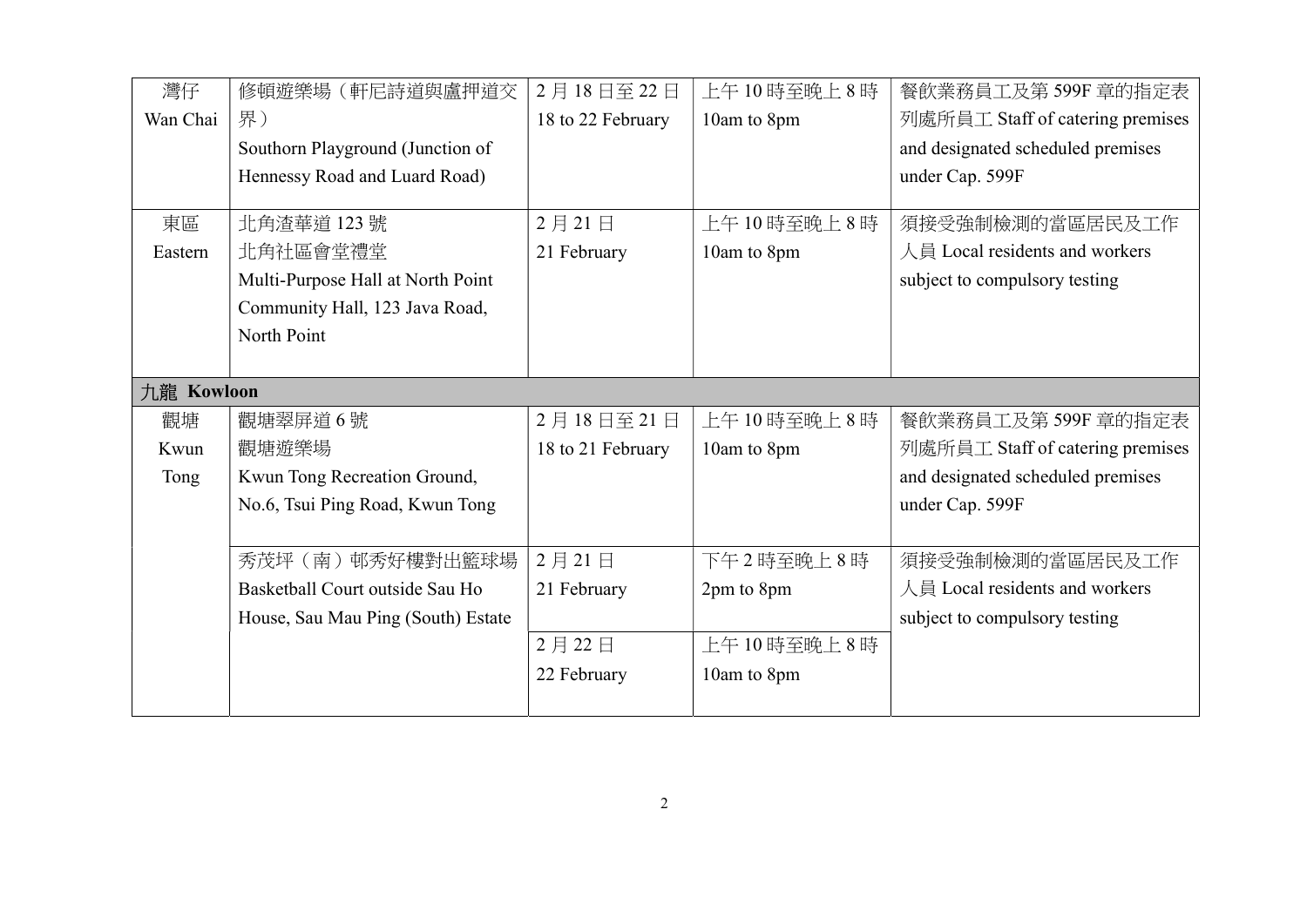|          | 觀塘康寧道 45號                       | 2月21日             | 上午10時至晚上8時  | 須接受強制檢測的當區居民及工作                   |
|----------|---------------------------------|-------------------|-------------|-----------------------------------|
|          | 宜安中心地下停車處                       | 21 February       | 10am to 8pm | 人員 Local residents and workers    |
|          | Parking area on G/F of Yee On   |                   |             | subject to compulsory testing     |
|          | Centre, 45 Hong Ning Road, Kwun |                   |             |                                   |
|          | Tong                            |                   |             |                                   |
|          |                                 |                   |             |                                   |
|          | 藍田安田邨安健樓平台花園                    | 2月21日             | 上午10時至晚上8時  | 須接受強制檢測的當區居民及工作                   |
|          | Podium Garden, On Kin House, On | 21 February       | 10am to 8pm | 人員 Local residents and workers    |
|          | Tin Estate, Lam Tin             |                   |             | subject to compulsory testing     |
|          |                                 |                   |             |                                   |
| 黃大仙      | 睦鄰街遊樂場                          | 2月15日至26日         | 上午10時至晚上8時  | 所有市民                              |
| Wong Tai | Muk Lun Street Playground       | 15 to 26 February | 10am to 8pm | All members of the public         |
| Sin      |                                 |                   |             |                                   |
|          |                                 |                   |             |                                   |
| 深水埗      | 楓樹街遊樂場(長沙灣道及楓樹街                 | 2月17日至23日         | 上午10時至晚上8時  | 餐飲業務員工及第599F 章的指定表                |
| Sham     | 交界)                             | 17 to 23 February | 10am to 8pm | 列處所員工 Staff of catering premises  |
| Shui Po  | Maple Street Playground,        |                   |             | and designated scheduled premises |
|          | Junction of Cheung Sha Wan Road |                   |             | under Cap. 599F                   |
|          | and Maple Street                |                   |             |                                   |
|          |                                 |                   |             |                                   |
|          | 發祥街 55號                         | 2月17日至21日         | 上午10時至晚上8時  | 餐飲業務員工及第599F 章的指定表                |
|          | 長沙灣社區中心二樓                       | 17 to 21 February | 10am to 8pm | 列處所員工 Staff of catering premises  |
|          | 1/F, Cheung Sha Wan Community   |                   |             | and designated scheduled premises |
|          | Centre, 55 Fat Tseung Street    |                   |             | under Cap. 599F                   |
|          |                                 |                   |             |                                   |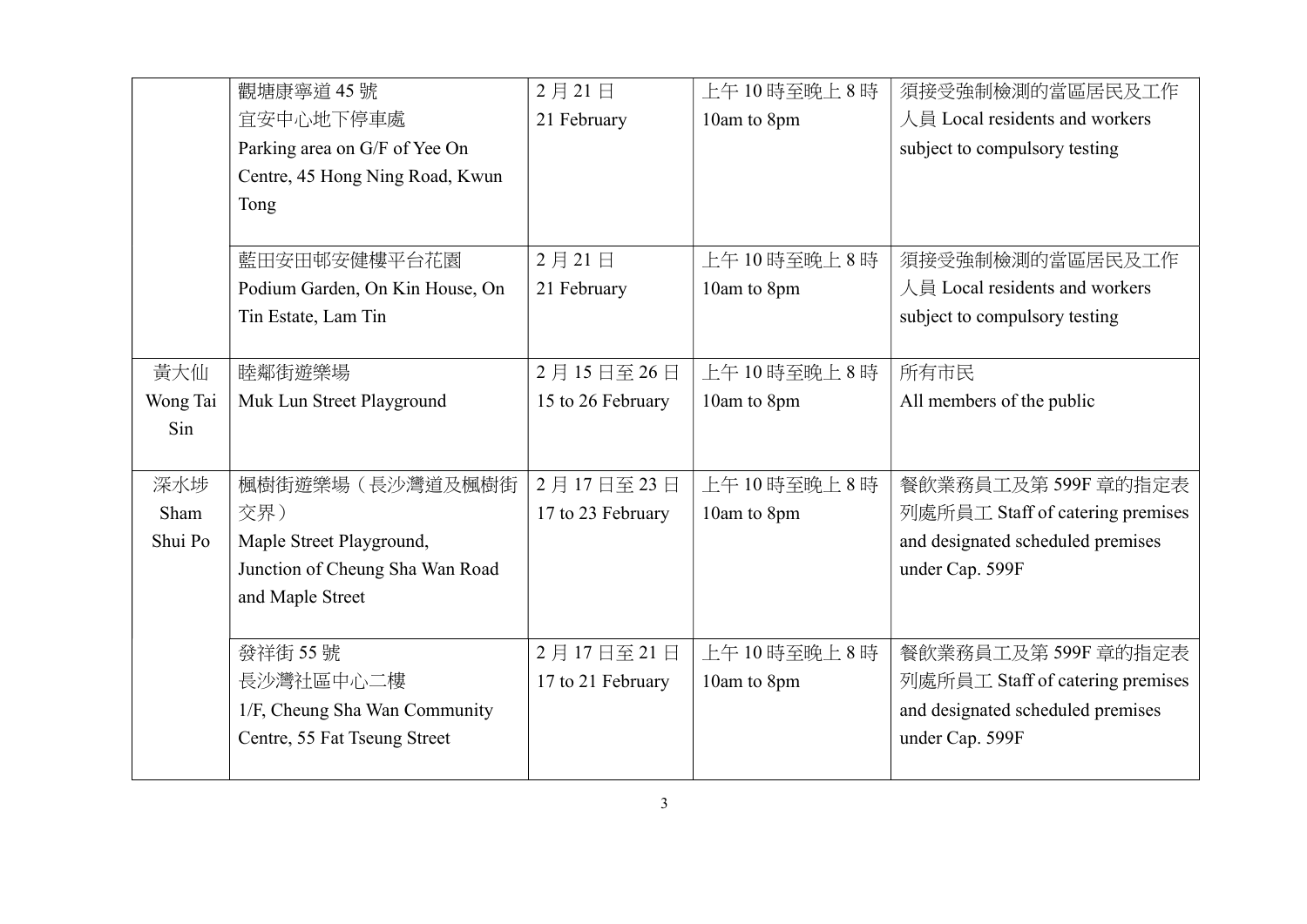| 油尖旺      | 廣東道/佐敦道交界                            | 2月19日至21日         | 上午10時至晚上8時  | 所有市民                              |
|----------|--------------------------------------|-------------------|-------------|-----------------------------------|
| Yau Tsim | 九龍佐治五世紀念公園七人足球場                      | 19 to 21 February | 10am to 8pm | All members of the public         |
| Mong     | 7-a-side Soccer Pitch of King George |                   |             |                                   |
|          | V Memorial Park, Kowloon             |                   |             |                                   |
|          | Junction of Canton Road and Jordan   |                   |             |                                   |
|          | Road                                 |                   |             |                                   |
|          | 旺角洗衣街 59號                            | 2月15日至28日         | 上午10時至晚上8時  | 所有市民                              |
|          | 麥花臣遊樂場                               | 15 to 28 February | 10am to 8pm | All members of the public         |
|          | MacPherson Playground, 59 Sai Yee    |                   |             |                                   |
|          | Street, Mong Kok                     |                   |             |                                   |
|          | 油麻地鴉打街臨時遊樂場                          | 2月17日至21日         | 上午10時至晚上8時  | 餐飲業務員工及第599F 章的指定表                |
|          | Arthur Street Temporary Playground,  | 17 to 21 February | 10am to 8pm | 列處所員工 Staff of catering premises  |
|          | Yau Ma Tei                           |                   |             | and designated scheduled premises |
|          |                                      |                   |             | under Cap. 599F                   |
|          | 尖沙咀加連威老道 100號                        | 2月18日至21日         | 上午10時至晚上8時  | 餐飲業務員工及第599F 章的指定表                |
|          | 100 Grandville Road, Tsim Sha Tsui   | 18 to 21 February | 10am to 8pm | 列處所員工 Staff of catering premises  |
|          |                                      |                   |             | and designated scheduled premises |
|          |                                      |                   |             | under Cap. 599F                   |
|          | 尖沙咀梳士巴利道10號                          | 2月18日至23日         | 上午10時至晚上8時  | 餐飲業務員工及第599F 章的指定表                |
|          | 香港文化中心對出空地                           | 18 to 23 February | 10am to 8pm | 列處所員工 Staff of catering premises  |
|          | Open space outside Hong Kong         |                   |             | and designated scheduled premises |
|          | Cultural Centre, 10 Salisbury Road,  |                   |             | under Cap. 599F                   |
|          | Tsim Sha Tsui                        |                   |             |                                   |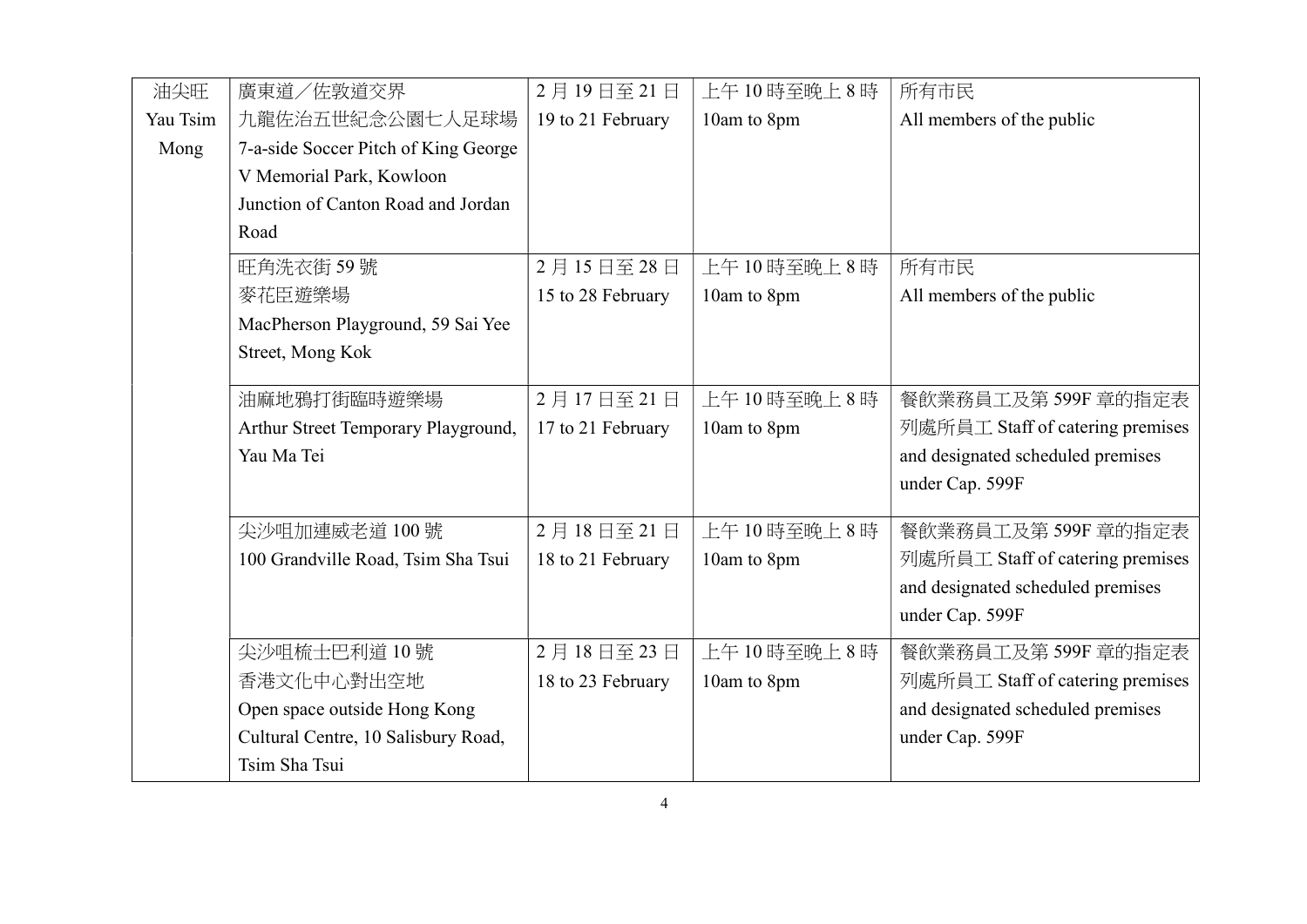| 新界 New Territories |                                    |                   |             |                                   |  |
|--------------------|------------------------------------|-------------------|-------------|-----------------------------------|--|
| 荃灣                 | 沙咀道遊樂場                             | 2月17日至21日         | 上午8時至晚上8時   | 所有市民                              |  |
| <b>Tsuen</b>       | Sha Tsui Road Playground           | 17 to 21 February | 8am to 8pm  | All members of the public         |  |
| Wan                |                                    |                   |             |                                   |  |
|                    |                                    |                   |             |                                   |  |
| 葵青                 | 石籬社區會堂                             | 2月18日至22日         | 上午10時至晚上8時  | 餐飲業務員工及第599F 章的指定表                |  |
| Kwai               | Shek Lei Community Hall            | 18 to 22 February | 10am to 8pm | 列處所員工 Staff of catering premises  |  |
| <b>Tsing</b>       |                                    |                   |             | and designated scheduled premises |  |
|                    |                                    |                   |             | under Cap. 599F                   |  |
|                    |                                    |                   |             |                                   |  |
|                    |                                    |                   |             | 須接受強制檢測的當區居民及工作                   |  |
|                    |                                    |                   |             | 人員 Local residents and workers    |  |
|                    |                                    |                   |             | subject to compulsory testing     |  |
|                    |                                    |                   |             |                                   |  |
|                    | 青衣長發社區中心                           | 2月18日至21日         | 上午10時至晚上8時  | 餐飲業務員工及第599F 章的指定表                |  |
|                    | <b>Cheung Fat Estate Community</b> | 18 to 21 February | 10am to 8pm | 列處所員工 Staff of catering premises  |  |
|                    | Centre, Tsing Yi                   |                   |             | and designated scheduled premises |  |
|                    |                                    |                   |             | under Cap. 599F                   |  |
|                    |                                    |                   |             |                                   |  |
| 屯門                 | 屯門湖山路 101號                         | 2月19日至21日         | 上午10時至晚上8時  | 餐飲業務員工及第599F 章的指定表                |  |
| Tuen Mun           | 湖山路社區會堂                            | 19 to 21 February | 10am to 8pm | 列處所員工 Staff of catering premises  |  |
|                    | Wu Shan Road Community Hall        |                   |             | and designated scheduled premises |  |
|                    | 101 Wu Shan Road, Tuen Mun         |                   |             | under Cap. 599F                   |  |
|                    |                                    |                   |             |                                   |  |
|                    |                                    |                   |             |                                   |  |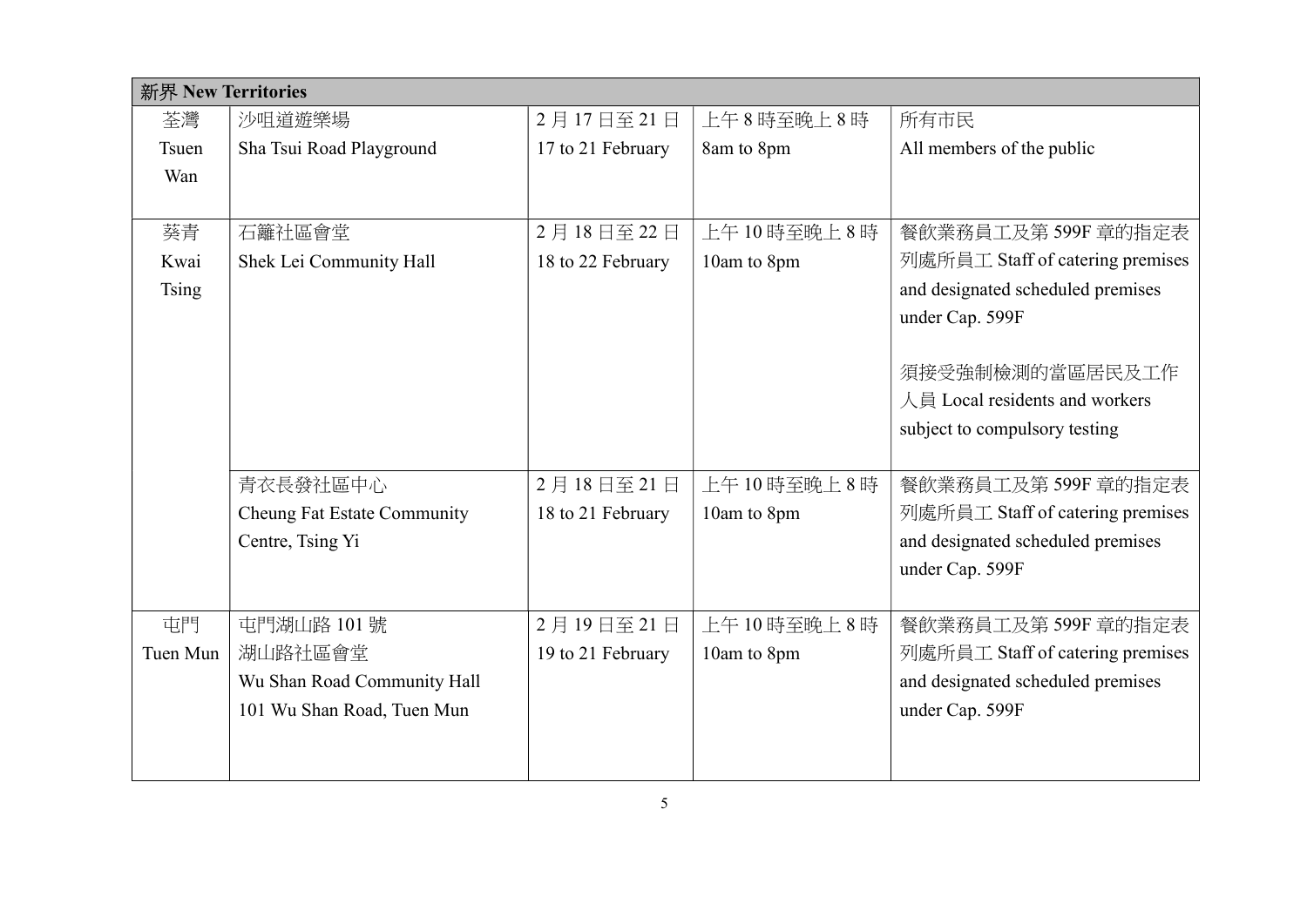| 元朗      | 元朗安興街安興遊樂場                          | 2月17日至28日         | 上午8時至晚上8時      | 所有市民                              |
|---------|-------------------------------------|-------------------|----------------|-----------------------------------|
| Yuen    | On Hing Playground on On Hing       | 17 to 28 February | 8am to 8pm     | All members of the public         |
| Long    | Street, Yuen Long                   |                   |                |                                   |
|         |                                     |                   |                |                                   |
|         | 天水圍天瑞路7號                            | 2月19日至28日         | 上午8時至晚上8時      | 所有市民                              |
|         | 天瑞體育館                               | 19 to 28 February | 8am to 8pm     | All members of the public         |
|         | Tin Shui Sports Centre              |                   |                |                                   |
|         | No. 7, Tin Shui Road, Tin Shui Wai  |                   |                |                                   |
|         |                                     |                   |                |                                   |
| 沙田      | 村南道 (近港鐵大圍站 A 出口)                   | 2月18日至21日         | 上午10時至晚上8時     | 餐飲業務員工及第599F 章的指定表                |
| Sha Tin | Tsuen Nam Road (near Exit A of Tai  | 18 to 21 February | 10am to 8pm    | 列處所員工 Staff of catering premises  |
|         | Wai MTR Station)                    |                   |                | and designated scheduled premises |
|         |                                     |                   |                | under Cap. 599F                   |
|         |                                     |                   |                |                                   |
|         | 火炭樂景街 2-18號                         | 2月21日             | 上午 10 時至晚上 8 時 | 須接受強制檢測的當區居民及工作                   |
|         | 銀禧花園籃球場                             | 21 February       | 10am to 8pm    | 人員 Local residents and workers    |
|         | Basketball Court, Jubilee Garden,   |                   |                | subject to compulsory testing     |
|         | 2-18 Lok King Street, Fo Tan        |                   |                |                                   |
|         |                                     |                   |                |                                   |
| 大埔      | 大埔鄉事會街 2號                           | 2月17日至26日         | 上午10時至晚上8時     | 餐飲業務員工及第 599F 章的指定表               |
| Tai Po  | 大埔社區中心籃球場                           | 17 to 26 February | 10am to 8pm    | 列處所員工 Staff of catering premises  |
|         | Basketball Court, Tai Po Community  |                   |                | and designated scheduled premises |
|         | Centre, No. 2 Heung Sze Wui Street, |                   |                | under Cap. 599F                   |
|         | Tai Po                              |                   |                |                                   |
|         |                                     |                   |                |                                   |